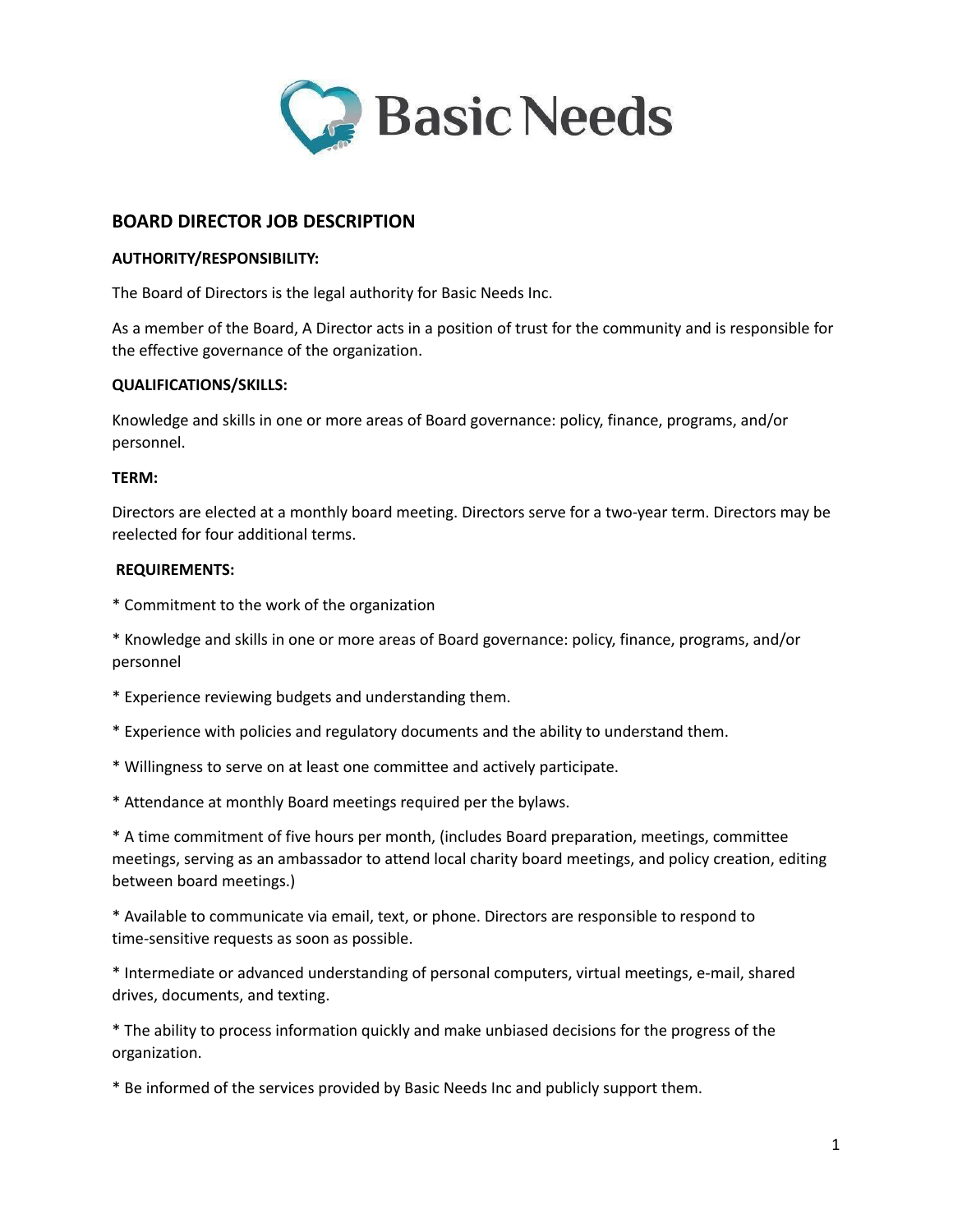

\* Prepare for and participate in the discussions and the deliberations of the Board.

### **MAJOR DUTIES:**

- **\*** Communicating with the executive director and other board members
- \* Following through on assignments
- \* Supporting program initiatives
- \* Governing Basic Needs Inc by policies developed by the Board.

\* Establish overall long and short-term goals, objectives, and priorities for Basic Needs Inc in meeting the needs of the community.

- \* Recommend policy to the Board.
- \* Promote Basic Needs Inc membership incentive program through community networking, etc.
- \* Being accountable to the funders for the services provided and funds expended.
- \* Monitors and evaluates the effectiveness of Basic Needs Inc through a regular review of programs and

#### services

- \* Hires and sets the compensation for the CEO/Executive Director
- \* Responsible for recruiting new board members and volunteers for the thrift shop and all events
- \* Attend, be prepared, and participate in monthly board meetings
- \* Serve on committees and take on special assignments according to experience and skills
- \* Approve Basic Needs annual budget, audit reports, and material business decisions
- \* Act as a community ambassador for Basic Needs
- \* Make a financial contribution annually to the organization that is personally significant
- \* Support organization through attending community and fundraising events
- \* Must assist the organization in obtaining adequate resources to enable it to further its charitable mission.
- \* Being accountable and seeking nominations for election to the Board when appropriate.
- \* Prepare for and participate in the discussions and the deliberations of the Board.
- \* To foster a respectful, positive working relationship with other Board members, and Basic Needs Inc, staff.
- \* Maintain board confidentiality; sign a confidentiality agreement annually.